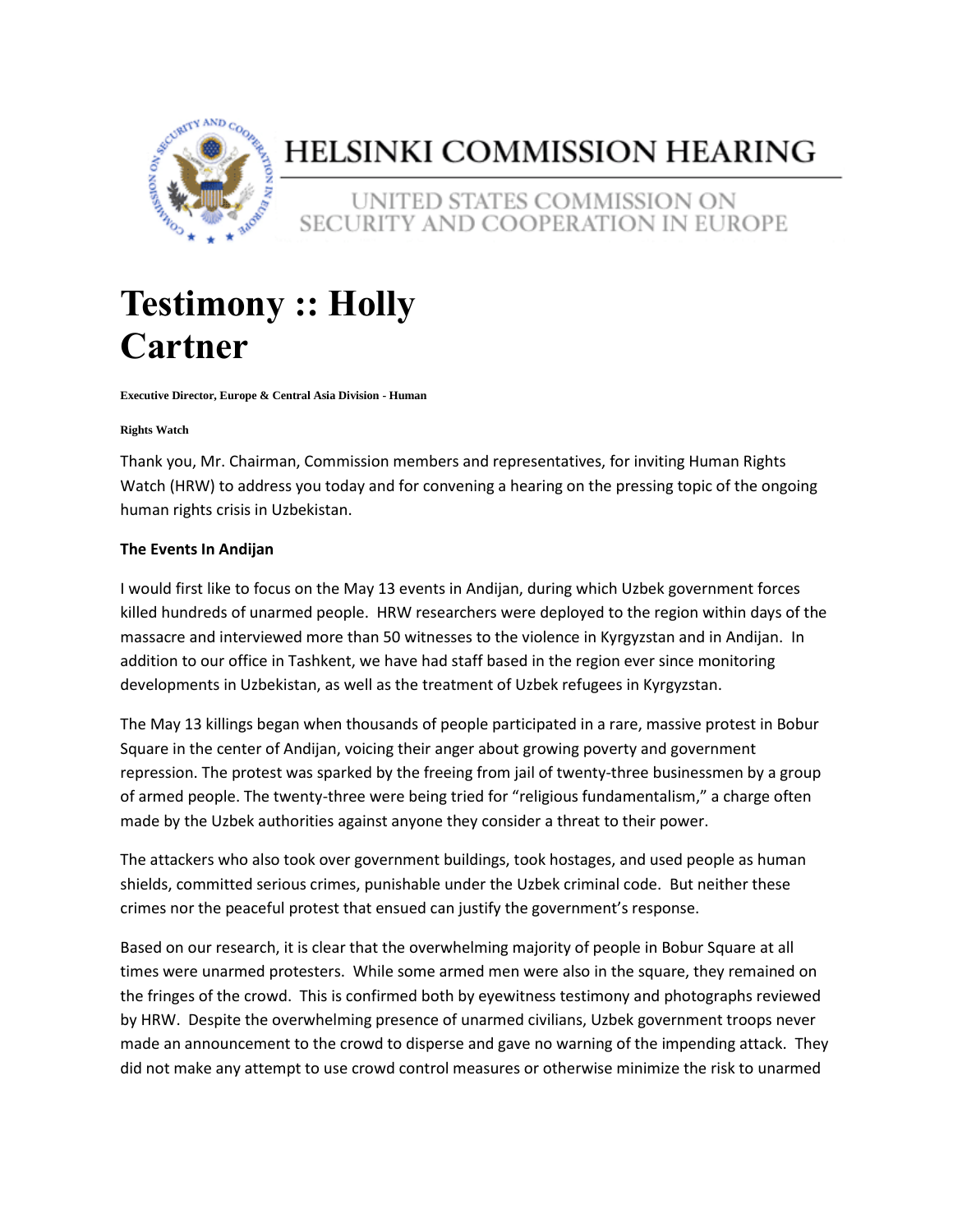#### protesters.

Instead, armored personnel carriers and military trucks, as well as snipers, fired indiscriminately into the crowd during the day and into the evening on May 13. In fact, our research revealed that security forces did not target the few gunmen in the square, but instead randomly shot into the crowd. During the night of May 13-14, after the shooting was largely over, no ambulances were allowed into the area to collect the wounded. Instead, the wounded were simply left in the streets to die. What is more, HRW received testimony that soldiers summarily executed some of the wounded who were still lying in the streets during the morning of May 14.

The scale of the killings was so extensive and unjustified that we have characterized it as a massacre. Eyewitnesses told us that about 300-400 people were present at the worst shooting incident, which left few survivors. There were several shooting incidents that resulted in casualties during the day.

#### **The Uzbek Government's Position**

The Uzbek government has denied all responsibility for the killings. It claims the death toll was 173 people and that the only ones who died were law enforcement officials and civilians killed by the attackers, along with the attackers themselves. It has never acknowledged explicitly any casualties inflicted by government forces. The government says the attackers were "Islamic extremists."

Not surprisingly, the Uzbek government has sought to justify its acts by casting the events in the context of terrorism. For nearly a decade, the Uzbek government has cast nearly all of its domestic critics as "terrorists," "extremists," and "Islamic fundamentalists." The government has faced serious incidents of terrorism and insurrection, but it has also used threats of terrorism to justify essentially banning nearly all political opposition, religious or secular. Human Rights Watch research found no evidence that the protesters or the gunmen had an Islamist agenda. Interviews with numerous people present at the demonstrations consistently revealed that the protesters spoke about economic conditions in Andijan, government repression, and unfair trials—not the creation of an Islamic state.

#### **The Post-Andijan Cover-Up**

Uzbek authorities have done everything possible to hide the truth behind the massacre. In the hours after the violence, government forces removed most of the bodies and washed away the evidence of the violence from the streets. At the same time, the city was virtually closed to obvious strangers. There was a strict clampdown on media coverage effectively banning journalists from entering the city. Journalists who happened to witness the killings in Andijan had their materials confiscated and were threatened.

The Uzbek authorities have also tried to ensure that other witnesses to the May 13 events keep silent. People in Andijan reported that police had explicitly warned them not to talk to journalists or other "outsiders." Government agents also went from house to house trying to identify those who were missing and confiscating their papers to further intimidate families of the protesters.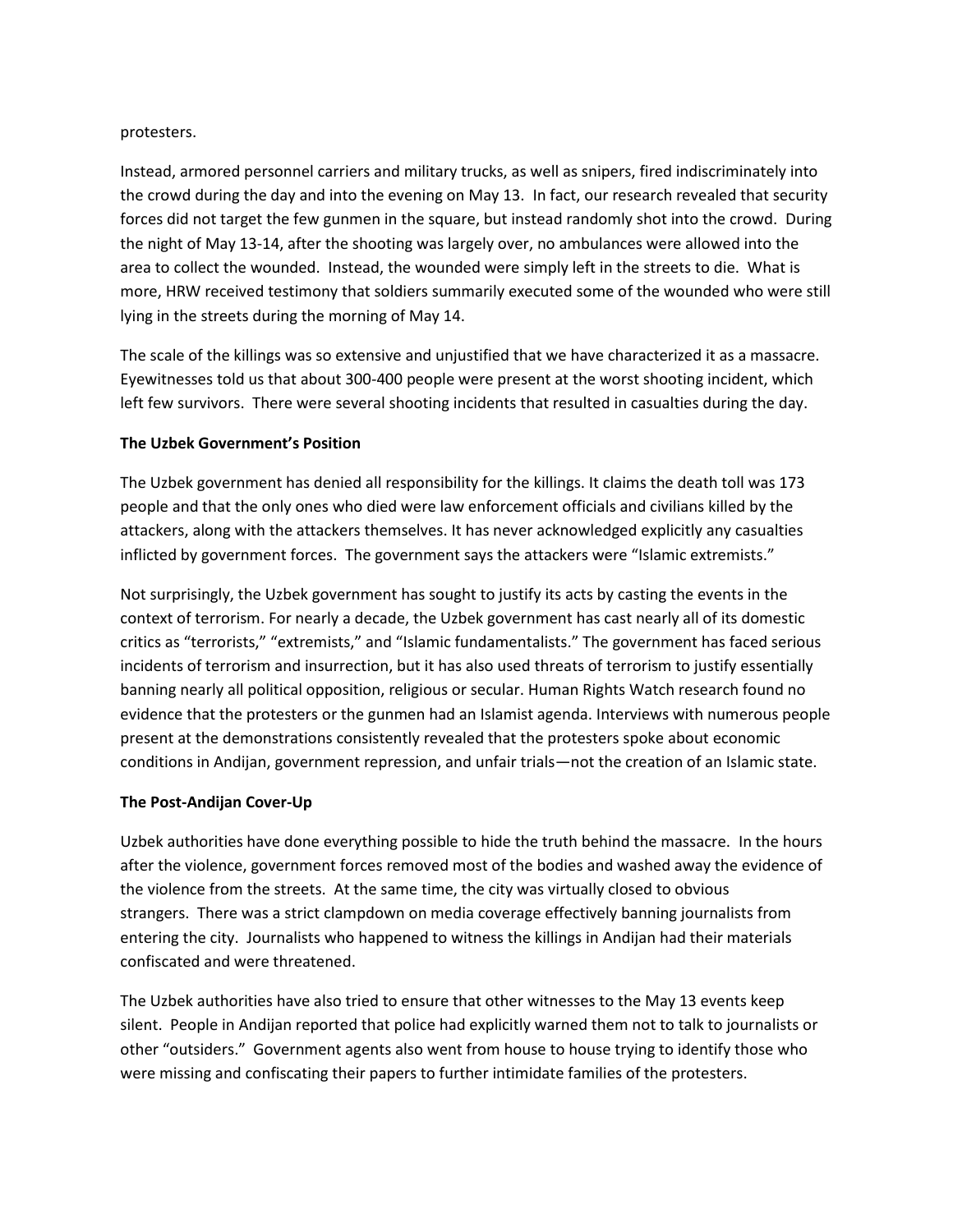Since the May 13 events authorities have arrested at least ten human rights defenders and opposition activists in Andijan and other cities on trumped-up charges. Others have been beaten by unknown assailants, threatened by local authorities, set upon by mobs, and placed under house arrest. In Tashkent and Jizzakh, in central Uzbekistan, numerous human rights activists have been questioned about the events in Andijan and threatened with arrest or criminal charges should they engage in demonstrations or other public activities. More than six weeks after the massacre, Andijan's residents continue to live in deep fear of government retribution for speaking about the events. The city remains essentially closed to journalists and human rights investigators. Just two weeks ago, on June 15, a four-person delegation from the Vienna-based International Helsinki Federation visiting Andijan was detained by police late at night and forced to leave the province.

#### **The OSCE Report**

Despite the Uzbek government's best efforts to hide the truth behind the killings of May 13 and to block any independent inquiry into the events, authoritative accounts on what happened in Andijan do exist, including the excellent report released last week by the OSCE's Office for Democratic Institutions and Human Rights. The OSCE report is consistent with our own findings as to the sequence of events and the undeniable responsibility of Uzbek government forces for the large number of killings of unarmed civilians. The OSCE report concluded that "force was used repeatedly against unarmed civilians throughout the day, that it was indiscriminate and disproportionate, and that many unarmed civilians were wounded or killed."

#### **The Need For An International Investigation**

Our respective investigations are only a first step toward setting the record straight, however. Many questions remain unanswered, including the precise death toll and the government troops responsible for the killings. For this reason, the main recommendation flowing from both our and the OSCE's report is that an independent international investigation into the Andijan events is needed. Only a full-fledged international investigation, with access to official records, can give a true picture of what actually happened and provide the basis for the start of an accountability process.

While the international community appears to have reached a near-total consensus on the need for an independent international investigation, the Uzbek government has rejected it as groundless. Instead, earlier this month it invited a number of governments with diplomatic presence in Tashkent, including the United States and France, to monitor a commission of inquiry underway by the Uzbek parliament. Both the United States and France rightfully declined, while others, including Russia, China, India, Pakistan, and Uzbekistan's Central Asian neighbors, are taking part.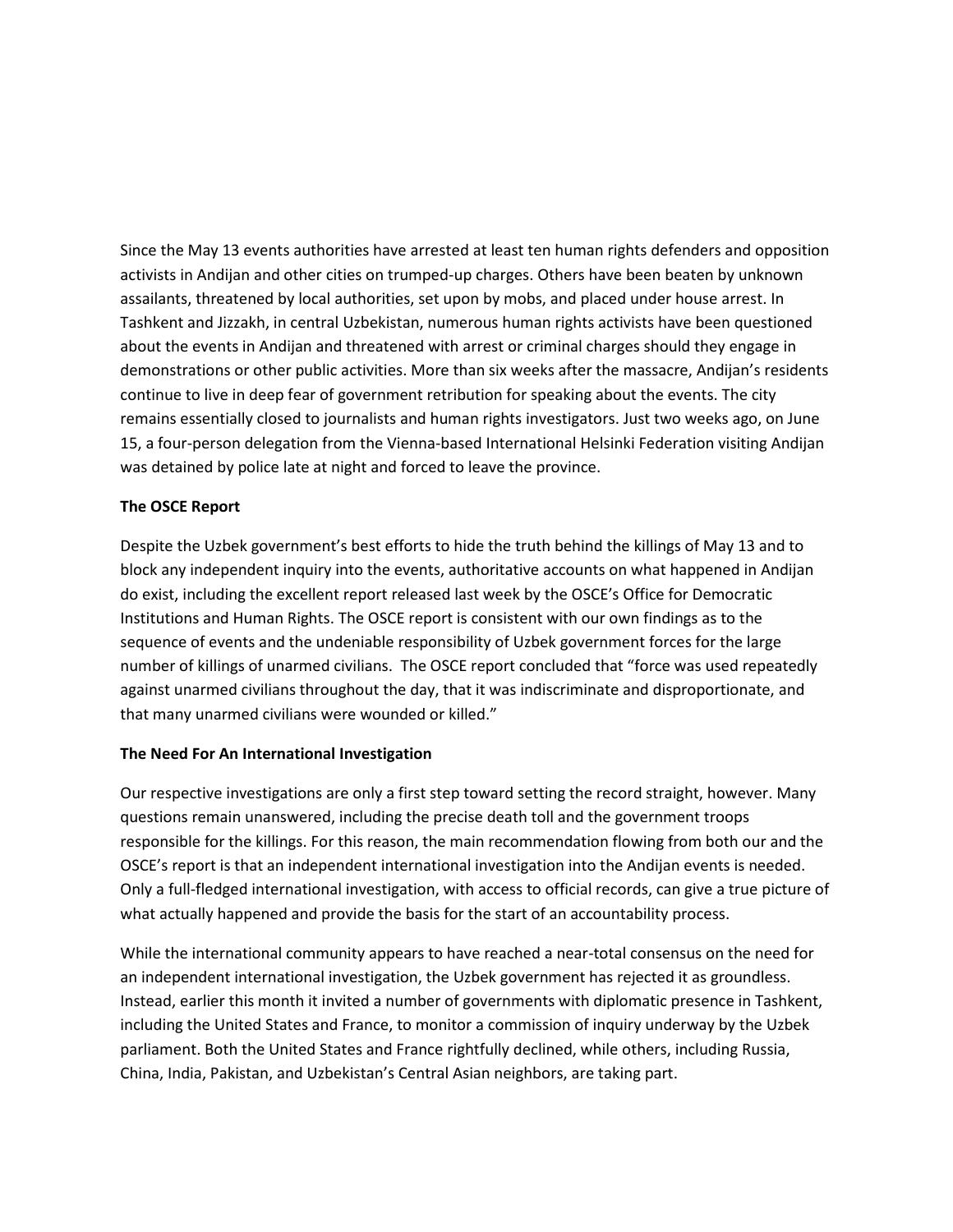It is imperative that the international community not drop its call for a truly independent, international investigation. It is imperative not only for the purpose of establishing, as closely as possible, the facts surrounding the events, but also for the sake of addressing the culture of impunity that exists in Uzbekistan under President Karimov's rule.

#### **Uzbekistan's Human Rights Record**

As everyone in this room is well aware, the Uzbek government's appalling human rights record has been a longstanding and well-documented problem well before the Andijan events. President Karimov presides over an increasingly restrictive and abusive government, which exercises tight control over most aspects of public life and imposes restrictions on all avenues of peaceful civic participation. It has a long record of formal and informal censorship of the media, intimidating independent civil society activists, severely restricting public demonstrations, and banning political parties that are not loyal to the government. Torture and ill-treatment remain pervasive throughout the Uzbek criminal justice system, and authorities have failed to take any meaningful steps to implement the U.N. Special Rapporteur on Torture's recommendations.

The government's campaign to arrest so-called Islamic fundamentalists, which it argues is an important counterterrorism measure, has resulted in wide-spread persecution of religious and secular dissidents. Throughout the past ten years, the Uzbek government has imprisoned as many as 7,000 people on charges of religious "extremism" or "attempt to overthrow the constitutional system."

The government repression that has attended this campaign against "independent Muslims"—those who practice their faith independent of government-sanctioned mosques and other government religious institutions—has included illegal arrest and torture, sometimes resulting in death. The accused have faced unfair trials and lengthy terms in prison under inhumane conditions. Family members of those targeted have also been detained, tortured, threatened, and stigmatized. There is widespread impunity for government authorities who commit such abuse.

Cities in the Fergana Valley, including Andijan, have been particularly hard-hit by government repression of religious and political dissent. Worsening economic conditions throughout the country have further exacerbated people's suffering and discontent.

Given the government's overall poor human rights record, and in particular its record of impunity for human rights violations, it is unlikely that any government-led investigation would be credible. This makes an independent, international investigation, led by the United Nations High Commissioner for Human Rights, imperative for the establishment of a true record of the killings and the start of an accountability process.

### **The Kyrgyz Refugee Crisis**

I would also like to highlight another very troubling situation related to the events in Andijan. More than 500 Uzbek citizens, who fled their homes after the events on May 13, have sought refuge in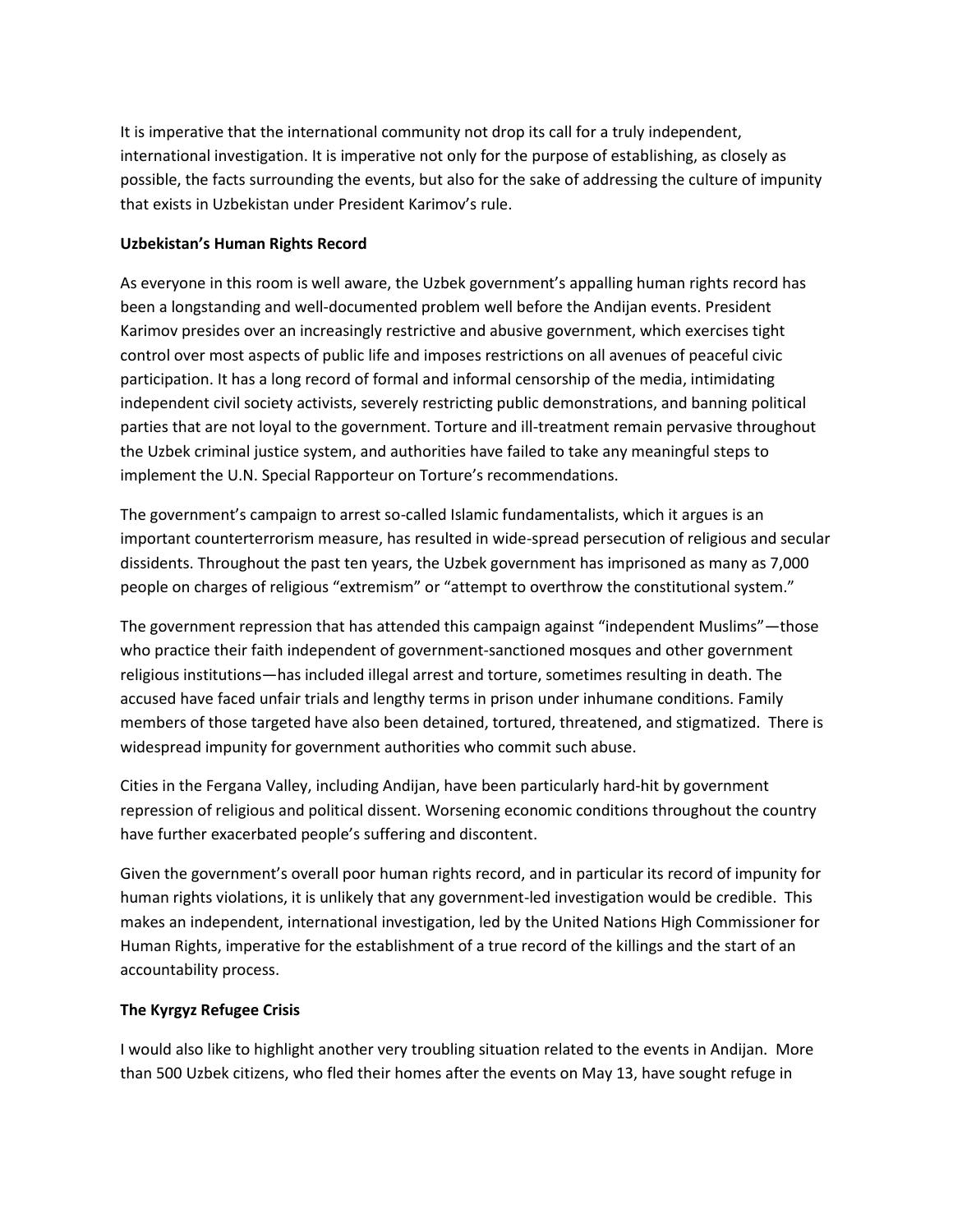Kyrgyzstan. Many are currently sheltered in a camp near Sasyk, Kyrgyzstan and there is growing international concern that the Kyrgyz government, which is itself under intense Uzbek pressure, may not be willing to provide them with adequate protection.

Twenty-nine Uzbek citizens are currently in Kyrgyz custody and at high risk of being returned to Uzbekistan in the next days. Another 40 Uzbeks currently living in the Sasyk refugee camp may be transferred to Kyrgyz custody, apparently also in preparation for their extradition to Uzbekistan. Already on June 10, the Kyrgyz authorities extradited four Uzbek asylum seekers back to Uzbekistan, although they clearly face a serious risk of torture. No international monitor has had access to the four since their return. To date, the Uzbek authorities have requested the extradition of 133 individuals who fled Andijan after the May 13 violence.

There are numerous rights concerns related to the treatment of Uzbek citizens currently seeking refuge in Kyrgyzstan. But it is especially important to stress that everyone in the group, whether ultimately recognized as a refugee or not, is at great risk of torture if returned to Uzbekistan. The Convention Against Torture prohibits absolutely the return of any person to a country where he faces a serious risk of torture. Uzbekistan has a well-documented record of torture. The UN Special Rapporteur on Torture found in 2003 that torture in Uzbekistan was "systematic."

It should also be noted that Uzbek officials have been particularly eager to have these individuals returned to Uzbekistan, in part because, as noted above, it is trying to prevent anyone with details about the Andijan massacre from being able to tell his or her story. Uzbek security officials are operating in the area around the camp and pose a real danger to those who are sheltered there.

#### **Recommendations**

The government of Uzbekistan has a record of resisting serious investigation into human rights abuses by law enforcement and security forces agents. Statements by Uzbek officials to date indicate that the government's investigation into the Andijan events will not include a serious examination of abuses by government forces. The commission of inquiry established by the Uzbek parliament is welcome, but is unlikely to be free of government pressure. For these reasons, the international community should press for and make possible an independent, international investigation into the events of May 13 in Andijan, and in particular, into the killings. The investigation should be lead by the United Nations High Commissioner for Human Rights and should have competent expertise in forensics, ballistics, and crime scene investigation. It must also include in its mandate a determination as to whether, and which, Uzbek troops used excessive force against unarmed protesters.

The international community must make sure that continued refusal on the part of the Uzbek government to cooperate with and support an independent international investigation into the events of May 13 carries real consequences, and set a clear timeline for compliance.

In a welcome move, the European Union has stated that it expects the Uzbek government to reconsider its position by the end of June, and that continued lack of cooperation will trigger a partial